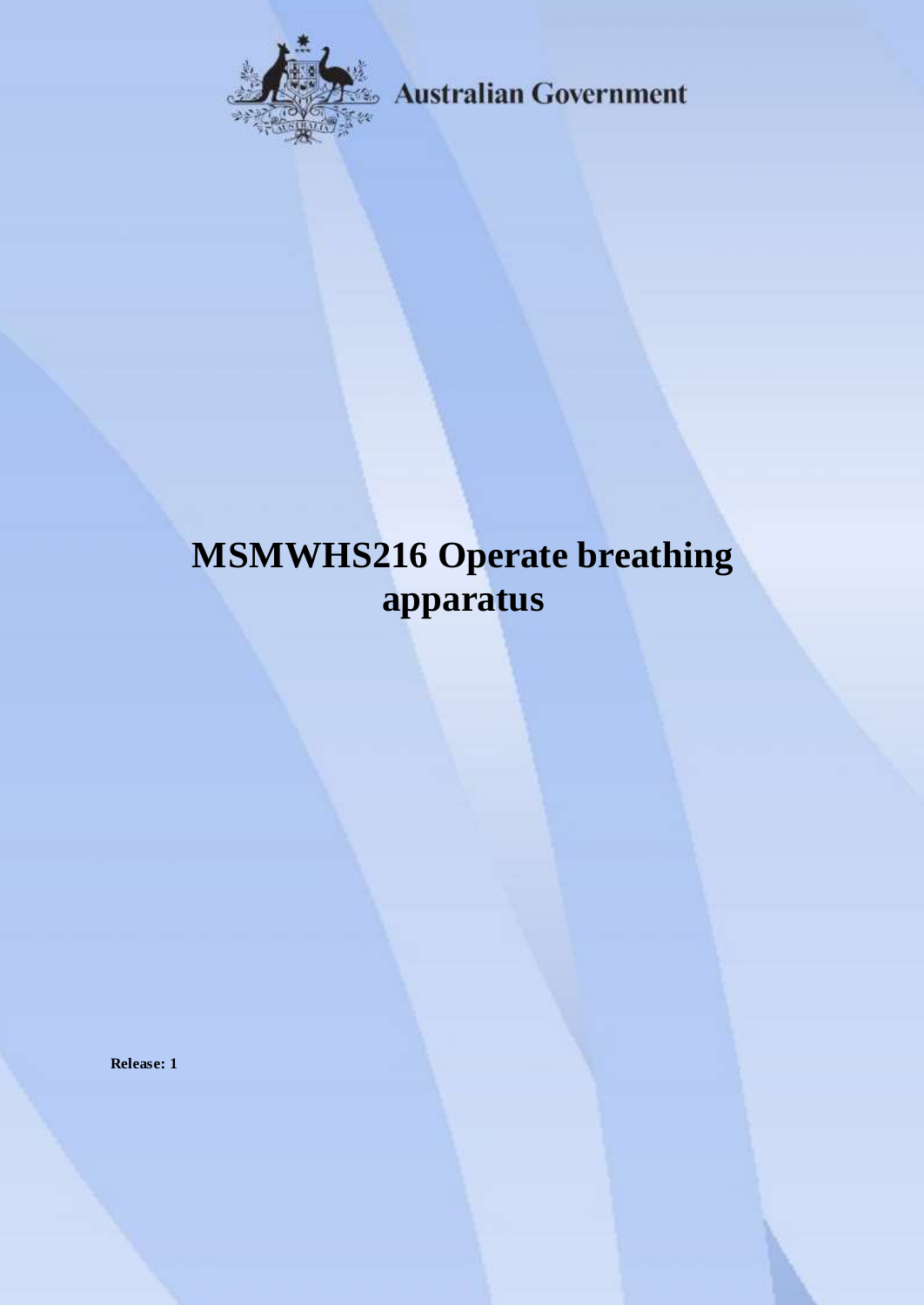## **MSMWHS216 Operate breathing apparatus**

#### **Modification History**

Release 1. Supersedes and is equivalent to MSAPMOHS216A Operate breathing apparatus

# **Application**

This unit of competency covers the skills and knowledge required to operate and maintain breathing apparatus and equipment in an irrespirable atmosphere, as defined by the Australian Standard AS/NZS 1715:2009 Selection, use and maintenance of respiratory protective equipment.

This unit of competency applies to operators who are required to wear breathing apparatus because they are working:

- in a confined space
- with hazardous gases/vapours
- in an oxygen deficient atmosphere
- in other situations requiring the wearing of breathing apparatus.

Operators may also be required to wear breathing apparatus in emergency situations, however, this is not the prime focus of this unit.

This unit of competency applies to an individual working alone or as part of a team or group and working in liaison with other shift team members and the control room operator, as appropriate.

No licensing, legislative or certification requirements apply to this unit at the time of publication.

#### **Pre-requisite Unit**

Nil

## **Competency Field**

Work health and safety

## **Unit Sector**

## **Elements and Performance Criteria**

| Elements describe the |                                        |  | Performance criteria describe the performance needed to |  |
|-----------------------|----------------------------------------|--|---------------------------------------------------------|--|
| essential outcomes    | demonstrate achievement of the element |  |                                                         |  |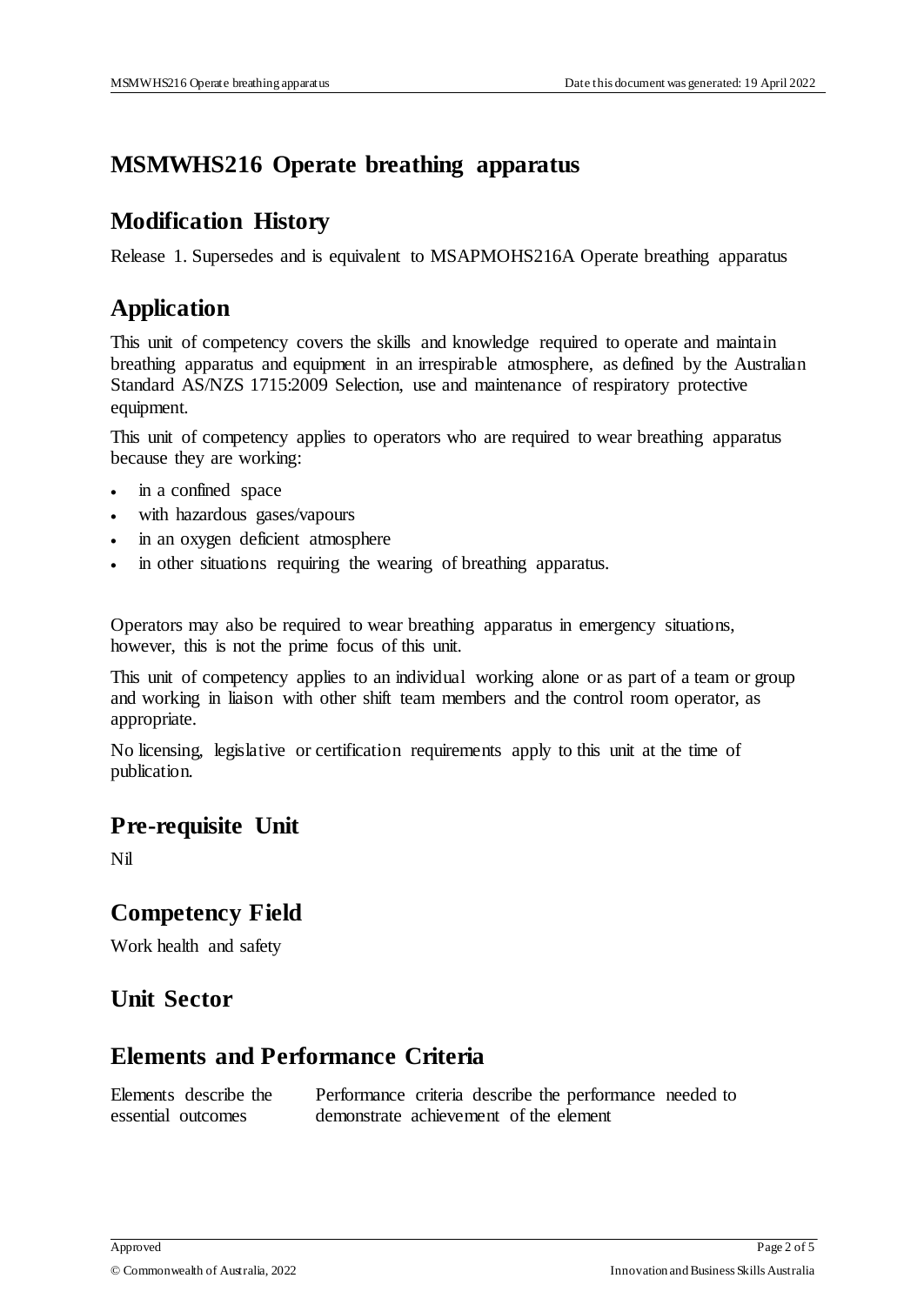| $\mathbf{1}$   | Conduct<br>pre-donning<br>checks and tests                 | 1.1 | Inspect breathing apparatus for immediate use in<br>accordance with procedures                |
|----------------|------------------------------------------------------------|-----|-----------------------------------------------------------------------------------------------|
|                | on breathing<br>apparatus                                  | 1.2 | Report/record faulty or damaged equipment in<br>accordance with procedures                    |
| $\overline{2}$ | Operate breathing<br>apparatus                             | 2.1 | Identify, monitor and control hazards in accordance with<br>the procedures                    |
|                |                                                            | 2.2 | Establish and maintain communication with appropriate<br>personnel throughout the activity    |
|                |                                                            | 2.3 | Use breathing apparatus for the required activities in<br>accordance with procedures          |
|                |                                                            | 2.4 | Monitor remaining working time available and return to<br>a respirable atmosphere as required |
|                |                                                            | 2.5 | Implement entrapment procedures in accordance with<br>procedures                              |
|                |                                                            | 2.6 | Maintain personal safety at all times                                                         |
|                |                                                            |     |                                                                                               |
| 3              | Conclude<br>operations in<br>accordance with<br>procedures | 3.1 | Close down breathing apparatus set                                                            |
|                |                                                            | 3.2 | Remove breathing apparatus set                                                                |
|                |                                                            | 3.3 | Undertake after-use cleaning and maintenance of<br>breathing apparatus                        |
|                |                                                            | 3.4 | Make equipment ready for operational use                                                      |

#### **Foundation Skills**

This section describes those language, literacy, numeracy and employment skills that are essential to performance.

Foundation skills essential to performance are explicit in the performance criteria of this unit of competency.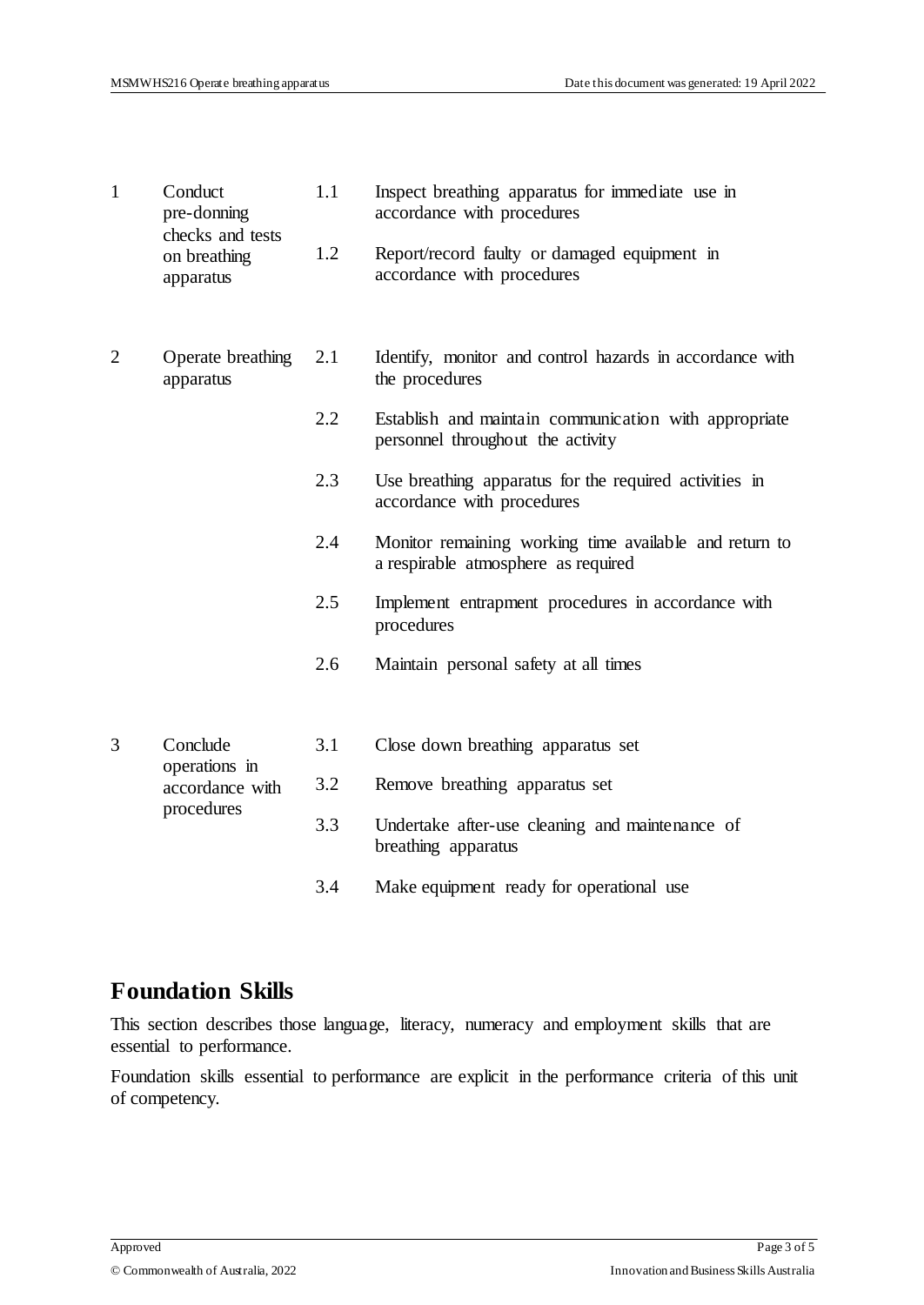## **Range of Conditions**

This field allows for different work environments and conditions that may affect performance. Essential operating conditions that may be present (depending on the work situation, needs of the candidate, accessibility of the item, and local industry and regional contexts) are included.

**Regulatory framework**  The latest version of all legislation, regulations, industry codes of practice and Australian/international standards, or the version specified by the local regulatory authority, must be used, and include one or more of the following:

- legislative requirements, including work health and safety (WHS)
- industry codes of practice and guidelines
- environmental regulations and guidelines
- Australian and other standards
- licence and certification requirements:
- *AS/NZS 1715:2009 Selection, use and maintenance of respiratory protective equipment* or its authorised replacement

| <b>Procedures</b>             | All operations must be performed in accordance with relevant procedures.                                                                                                                   |
|-------------------------------|--------------------------------------------------------------------------------------------------------------------------------------------------------------------------------------------|
|                               | Procedures are written, verbal, visual, computer-based or in some other form,<br>and include one or more of the following:                                                                 |
|                               | emergency procedures<br>$\bullet$<br>work instructions<br>$\bullet$<br>standard operating procedures (SOPs)<br>$\bullet$                                                                   |
|                               | safe work method statements (SWMS)<br>$\bullet$                                                                                                                                            |
|                               | temporary instructions                                                                                                                                                                     |
|                               | any similar instructions provided for the smooth running of the plant<br>$\bullet$                                                                                                         |
| <b>Breathing</b><br>apparatus | Breathing apparatus includes one or more of open circuit:<br>self-contained breathing apparatus (SCBA)<br>airline equipment<br>$\bullet$<br>other similar breathing apparatus<br>$\bullet$ |
|                               | It does not cover the use of rebreather (closed circuit) apparatus.                                                                                                                        |
| <b>Hazards</b>                | Hazards include one or more of the following:                                                                                                                                              |
|                               | entrapment<br>$\bullet$                                                                                                                                                                    |
|                               | failure to maintain a face seal                                                                                                                                                            |
|                               | exhaustion of air supply                                                                                                                                                                   |